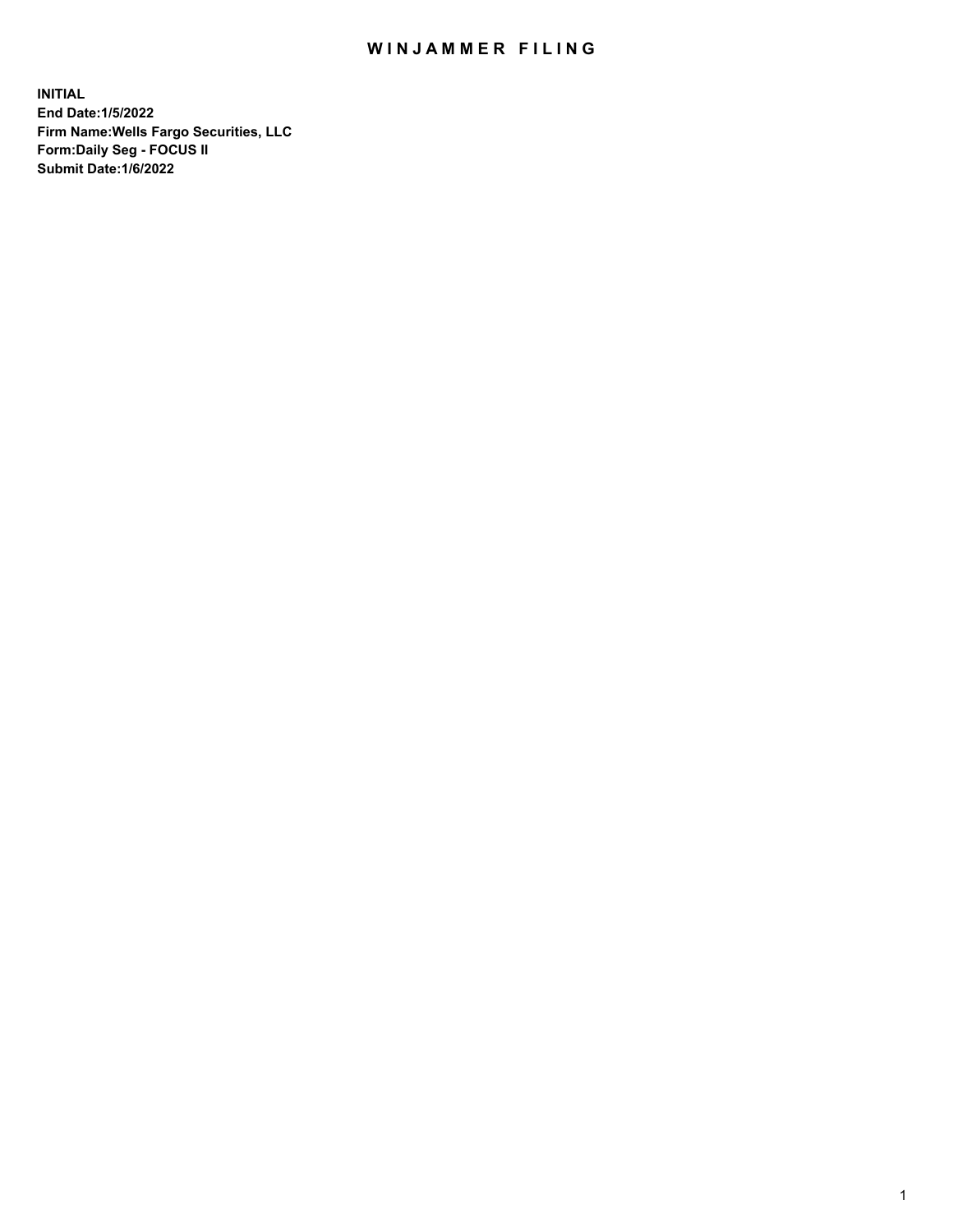**INITIAL End Date:1/5/2022 Firm Name:Wells Fargo Securities, LLC Form:Daily Seg - FOCUS II Submit Date:1/6/2022 Daily Segregation - Cover Page**

| Name of Company                                                                                                                                                                                                                                                                                                               | <b>Wells Fargo Securities LLC</b>                          |
|-------------------------------------------------------------------------------------------------------------------------------------------------------------------------------------------------------------------------------------------------------------------------------------------------------------------------------|------------------------------------------------------------|
| <b>Contact Name</b>                                                                                                                                                                                                                                                                                                           | <b>James Gnall</b>                                         |
| <b>Contact Phone Number</b>                                                                                                                                                                                                                                                                                                   | 917-699-6822                                               |
| <b>Contact Email Address</b>                                                                                                                                                                                                                                                                                                  | james.w.gnall@wellsfargo.com                               |
| FCM's Customer Segregated Funds Residual Interest Target (choose one):<br>a. Minimum dollar amount: ; or<br>b. Minimum percentage of customer segregated funds required:% ; or<br>c. Dollar amount range between: and; or<br>d. Percentage range of customer segregated funds required between:% and%.                        | 115,000,000<br><u>0</u><br>0 <sub>0</sub><br>00            |
| FCM's Customer Secured Amount Funds Residual Interest Target (choose one):<br>a. Minimum dollar amount: ; or<br>b. Minimum percentage of customer secured funds required:%; or<br>c. Dollar amount range between: and; or<br>d. Percentage range of customer secured funds required between: % and %.                         | 30,000,000<br><u>0</u><br>0 <sub>0</sub><br>0 <sub>0</sub> |
| FCM's Cleared Swaps Customer Collateral Residual Interest Target (choose one):<br>a. Minimum dollar amount: ; or<br>b. Minimum percentage of cleared swaps customer collateral required:%; or<br>c. Dollar amount range between: and; or<br>d. Percentage range of cleared swaps customer collateral required between:% and%. | 340,000,000<br><u>0</u><br>00<br>00                        |

Attach supporting documents CH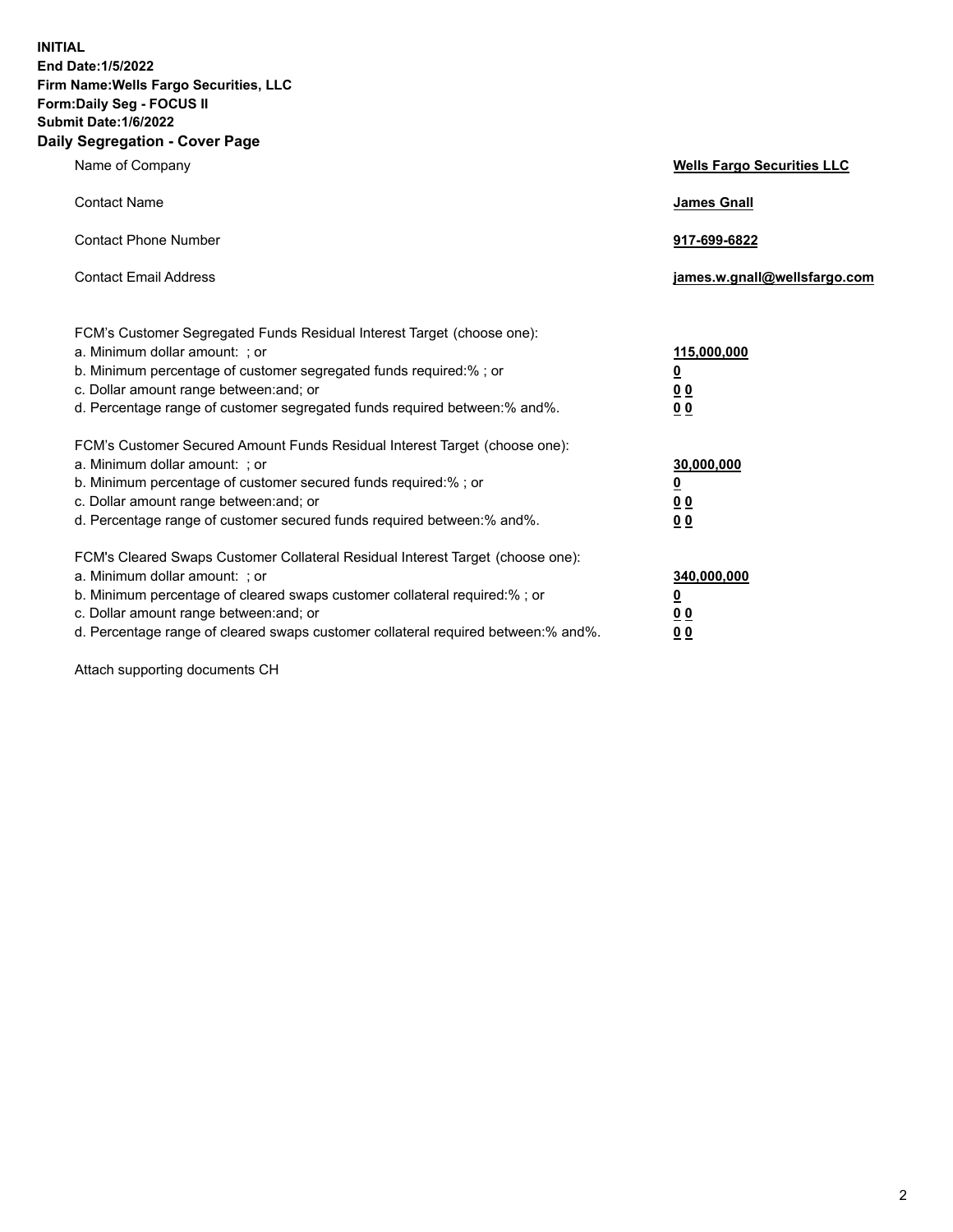**INITIAL End Date:1/5/2022 Firm Name:Wells Fargo Securities, LLC Form:Daily Seg - FOCUS II Submit Date:1/6/2022 Daily Segregation - Secured Amounts**

Foreign Futures and Foreign Options Secured Amounts Amount required to be set aside pursuant to law, rule or regulation of a foreign government or a rule of a self-regulatory organization authorized thereunder **0** [7305] 1. Net ledger balance - Foreign Futures and Foreign Option Trading - All Customers A. Cash **143,477,559** [7315] B. Securities (at market) **194,627,679** [7317] 2. Net unrealized profit (loss) in open futures contracts traded on a foreign board of trade **40,960,888** [7325] 3. Exchange traded options a. Market value of open option contracts purchased on a foreign board of trade **3,169** [7335] b. Market value of open contracts granted (sold) on a foreign board of trade **0** [7337] 4. Net equity (deficit) (add lines 1. 2. and 3.) **379,069,295** [7345] 5. Account liquidating to a deficit and account with a debit balances - gross amount **5,561,081** [7351] Less: amount offset by customer owned securities **-5,516,847** [7352] **44,234** [7354] 6. Amount required to be set aside as the secured amount - Net Liquidating Equity Method (add lines 4 and 5) **379,113,529** [7355] 7. Greater of amount required to be set aside pursuant to foreign jurisdiction (above) or line 6. **379,113,529** [7360] FUNDS DEPOSITED IN SEPARATE REGULATION 30.7 ACCOUNTS 1. Cash in banks A. Banks located in the United States **57,374,585** [7500] B. Other banks qualified under Regulation 30.7 **11,197,694** [7520] **68,572,279** [7530] 2. Securities A. In safekeeping with banks located in the United States **129,820,606** [7540] B. In safekeeping with other banks qualified under Regulation 30.7 **0** [7560] **129,820,606** [7570] 3. Equities with registered futures commission merchants A. Cash **43,787,469** [7580] B. Securities **64,807,073** [7590] C. Unrealized gain (loss) on open futures contracts **-55,939** [7600] D. Value of long option contracts **3,169** [7610] E. Value of short option contracts **0** [7615] **108,541,772** [7620] 4. Amounts held by clearing organizations of foreign boards of trade A. Cash **0** [7640] B. Securities **0** [7650] C. Amount due to (from) clearing organization - daily variation **0** [7660] D. Value of long option contracts **0** [7670] E. Value of short option contracts **0** [7675] **0** [7680] 5. Amounts held by members of foreign boards of trade A. Cash **-44,821,367** [7700] B. Securities **190,074,173** [7710] C. Unrealized gain (loss) on open futures contracts **46,225,422** [7720] D. Value of long option contracts **0** [7730] E. Value of short option contracts **0** [7735] **191,478,228** [7740] 6. Amounts with other depositories designated by a foreign board of trade **0** [7760] 7. Segregated funds on hand **0** [7765] 8. Total funds in separate section 30.7 accounts **498,412,885** [7770] 9. Excess (deficiency) Set Aside for Secured Amount (subtract line 7 Secured Statement Page 1 from Line 8) **119,299,356** [7380] 10. Management Target Amount for Excess funds in separate section 30.7 accounts **30,000,000** [7780]

11. Excess (deficiency) funds in separate 30.7 accounts over (under) Management Target **89,299,356** [7785]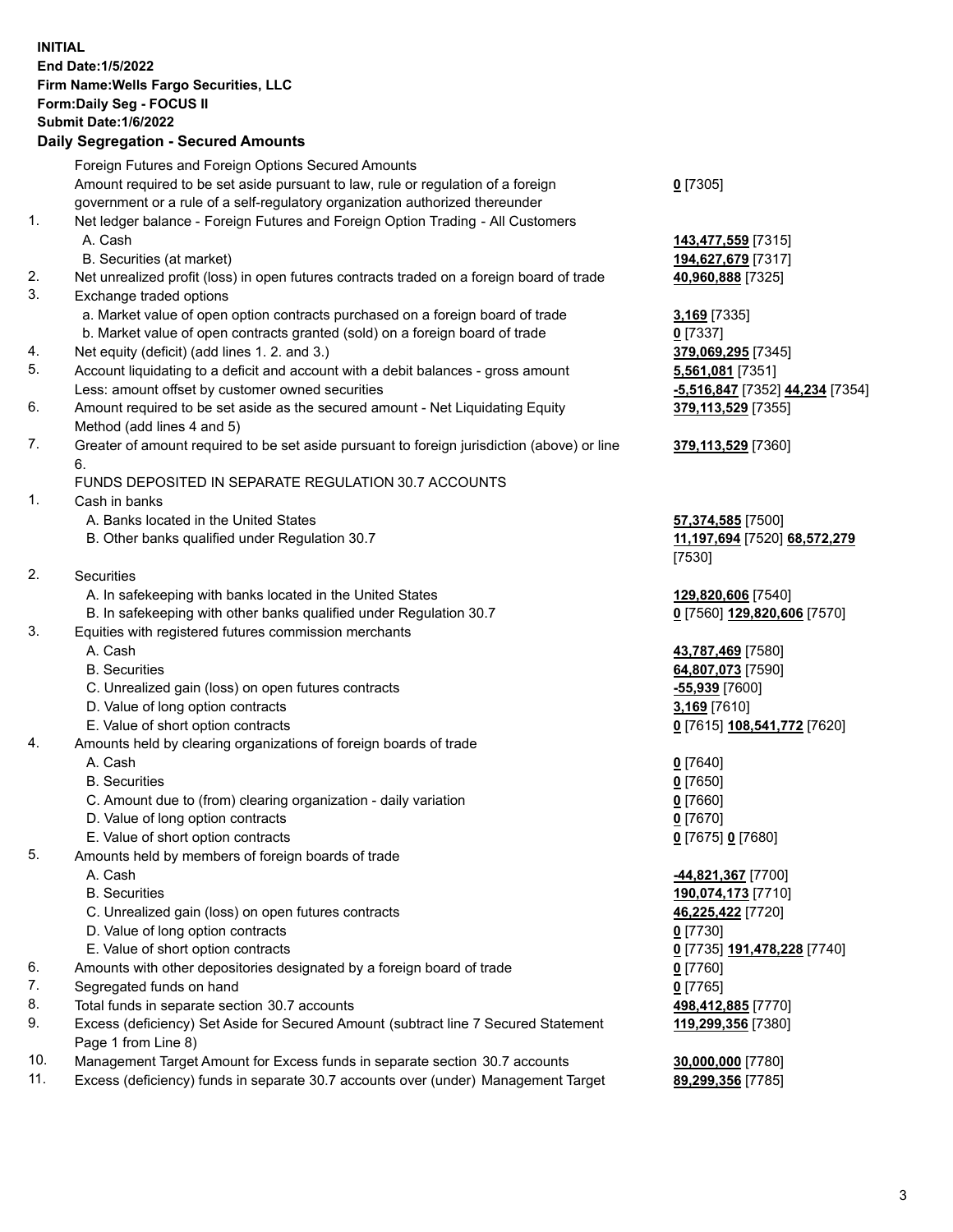|     | <b>INITIAL</b><br><b>End Date:1/5/2022</b><br>Firm Name: Wells Fargo Securities, LLC<br>Form: Daily Seg - FOCUS II |                                  |
|-----|--------------------------------------------------------------------------------------------------------------------|----------------------------------|
|     | <b>Submit Date: 1/6/2022</b>                                                                                       |                                  |
|     | Daily Segregation - Segregation Statement                                                                          |                                  |
|     | SEGREGATION REQUIREMENTS(Section 4d(2) of the CEAct)                                                               |                                  |
| 1.  | Net ledger balance                                                                                                 |                                  |
|     | A. Cash                                                                                                            | 3,032,473,569 [7010]             |
|     | B. Securities (at market)                                                                                          | 2,127,097,865 [7020]             |
| 2.  | Net unrealized profit (loss) in open futures contracts traded on a contract market                                 | 376,750,114 [7030]               |
| 3.  | Exchange traded options                                                                                            |                                  |
|     | A. Add market value of open option contracts purchased on a contract market                                        | 1,013,244,870 [7032]             |
|     | B. Deduct market value of open option contracts granted (sold) on a contract market                                | -990,746,935 [7033]              |
| 4.  | Net equity (deficit) (add lines 1, 2 and 3)                                                                        | 5,558,819,483 [7040]             |
| 5.  | Accounts liquidating to a deficit and accounts with                                                                |                                  |
|     | debit balances - gross amount                                                                                      | 173,226,092 [7045]               |
|     | Less: amount offset by customer securities                                                                         | -173,224,058 [7047] 2,034 [7050] |
| 6.  | Amount required to be segregated (add lines 4 and 5)                                                               | 5,558,821,517 [7060]             |
|     | FUNDS IN SEGREGATED ACCOUNTS                                                                                       |                                  |
| 7.  | Deposited in segregated funds bank accounts                                                                        |                                  |
|     | A. Cash                                                                                                            | 241,641,295 [7070]               |
|     | B. Securities representing investments of customers' funds (at market)                                             | 710,233,337 [7080]               |
|     | C. Securities held for particular customers or option customers in lieu of cash (at<br>market)                     | 128,740,235 [7090]               |
| 8.  | Margins on deposit with derivatives clearing organizations of contract markets                                     |                                  |
|     | A. Cash                                                                                                            | 2,569,050,045 [7100]             |
|     | B. Securities representing investments of customers' funds (at market)                                             | 149,427,129 [7110]               |
|     | C. Securities held for particular customers or option customers in lieu of cash (at<br>market)                     | 1,998,357,630 [7120]             |
| 9.  | Net settlement from (to) derivatives clearing organizations of contract markets                                    | 191,789,517 [7130]               |
| 10. | Exchange traded options                                                                                            |                                  |
|     | A. Value of open long option contracts                                                                             | 1,013,244,870 [7132]             |
|     | B. Value of open short option contracts                                                                            | -990,746,935 [7133]              |
| 11. | Net equities with other FCMs                                                                                       |                                  |
|     | A. Net liquidating equity                                                                                          | $0$ [7140]                       |
|     | B. Securities representing investments of customers' funds (at market)                                             | $0$ [7160]                       |
|     | C. Securities held for particular customers or option customers in lieu of cash (at<br>market)                     | $0$ [7170]                       |
| 12. | Segregated funds on hand                                                                                           | $0$ [7150]                       |
| 13. | Total amount in segregation (add lines 7 through 12)                                                               | 6,011,737,123 [7180]             |
| 14. | Excess (deficiency) funds in segregation (subtract line 6 from line 13)                                            | 452,915,606 [7190]               |
| 15. | Management Target Amount for Excess funds in segregation                                                           | 115,000,000 [7194]               |
| 16. | Excess (deficiency) funds in segregation over (under) Management Target Amount                                     | 337,915,606 [7198]               |
|     | <b>Excess</b>                                                                                                      |                                  |